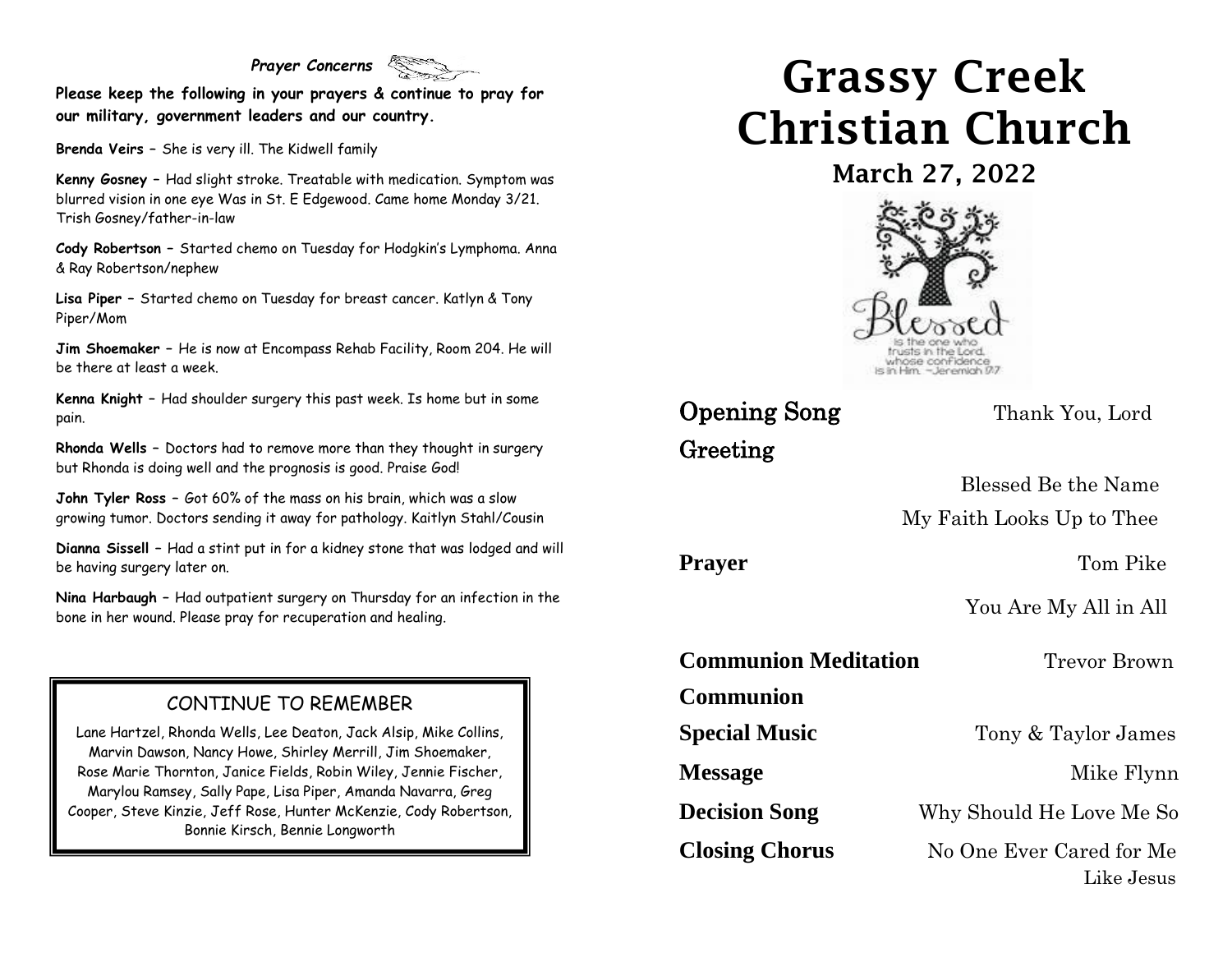### Special Music Schedule



#### \* \* \* \* \* \*



Anyone who would like to pick up their Offering Envelopes, please see Edwin Stahl. If you haven't used offering envelopes in the past we have extras if you are interested in using them. You also have the option to do Online Giving using **Tithe.ly** using the information below.



You now have the option of using **Tithe.ly** for your online offering. This is an encrypted/secure site that allows you to give one time or set up your giving on a recurring weekly basis using your bank or credit card. Your donation will go directly into the Grassy Creek checking account. You can reach the site by going directly to **[https://tithe.ly/give?c=1326490](https://urldefense.com/v3/__https:/tithe.ly/give?c=1326490__;!!ACWV5N9M2RV99hQ!fWolAwnURXg2iROxSWvcIF9cZNTvXBN10Xxg-oD4m_-op1xOs7aJzAsdX3UqPDE$)** or downloading the Tithe.ly app on your smart phone. If you have any questions, you can contact Edwin at 859-409-0766.

#### Communion Meditation

#### 3/27 – Trevor Brown

Elder Baptism Service – Carl Wetterhan Worship Leader – Carl Wetterhan Praise Team – Sherry Pennington, Kenna Knight, Matthew Kirsch Instruments – Patti Flynn, Pam Taylor, Aimee Gallagher Sound Board – Cody Kirsch Video/Computer – Aaron Kirsch Decorating the Sanctuary – Amy Andrews & Lori Rose Wee Worship – Moriah Conrad & Alaynah Beard Welcome Team – Andy & Roxanne Magee

#### April Serving Schedule

#### Communion Meditation

4/3– Chad Stephens 4-10 – Fisher Hurst 4/17 – Roger Hurst 4/24 – Kirt Brown

Elder Baptism Service – Rocky Hughes Praise Team – Andrea Stephens, Melanie Hartzel, Noble Martin, Phil Fookes Instruments – Patti Flynn Sound Board – Ethan Stahl Video/Computer – Sarah Reid Decorating the Sanctuary – Amy Andrews & Lori Rose Wee Worship – Gary Knight & Emma Gillespie Welcome Team – Brenda Brown & Dennis Schwartz Mowing Church Yard – Lori Fookes & Tina McCormick Mowing Ballfield – Ken Kool Mowing Youth Parsonage Yard – Tim & Youth Landscaping Maintenance – Lori Fookes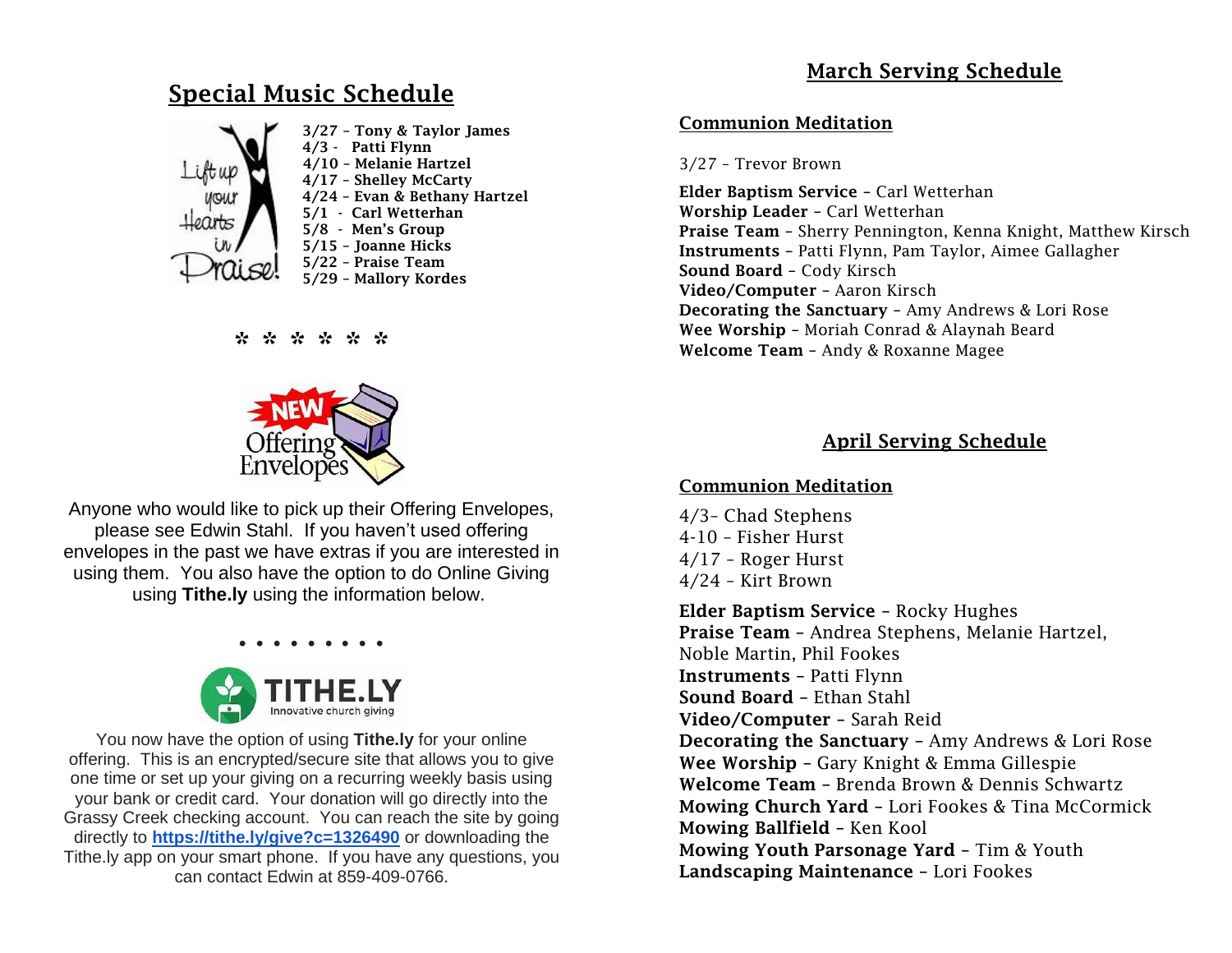

**Please join us for an Easter Egg Hunt on Sunday, April 10th immediately following morning service for children up to 5th grade**

**If you would like to help with candy for the Easter Egg Hunt, we would greatly appreciate it. All candy needs to be individually wrapped.**

**\*There will be an allergy free area.**

**If you have any questions please see Tim Monks**.



# *Offering*

3/20– Attendance – 152 3/20– Offering - \$6,445.62 Amount needed each week - \$6,298.08